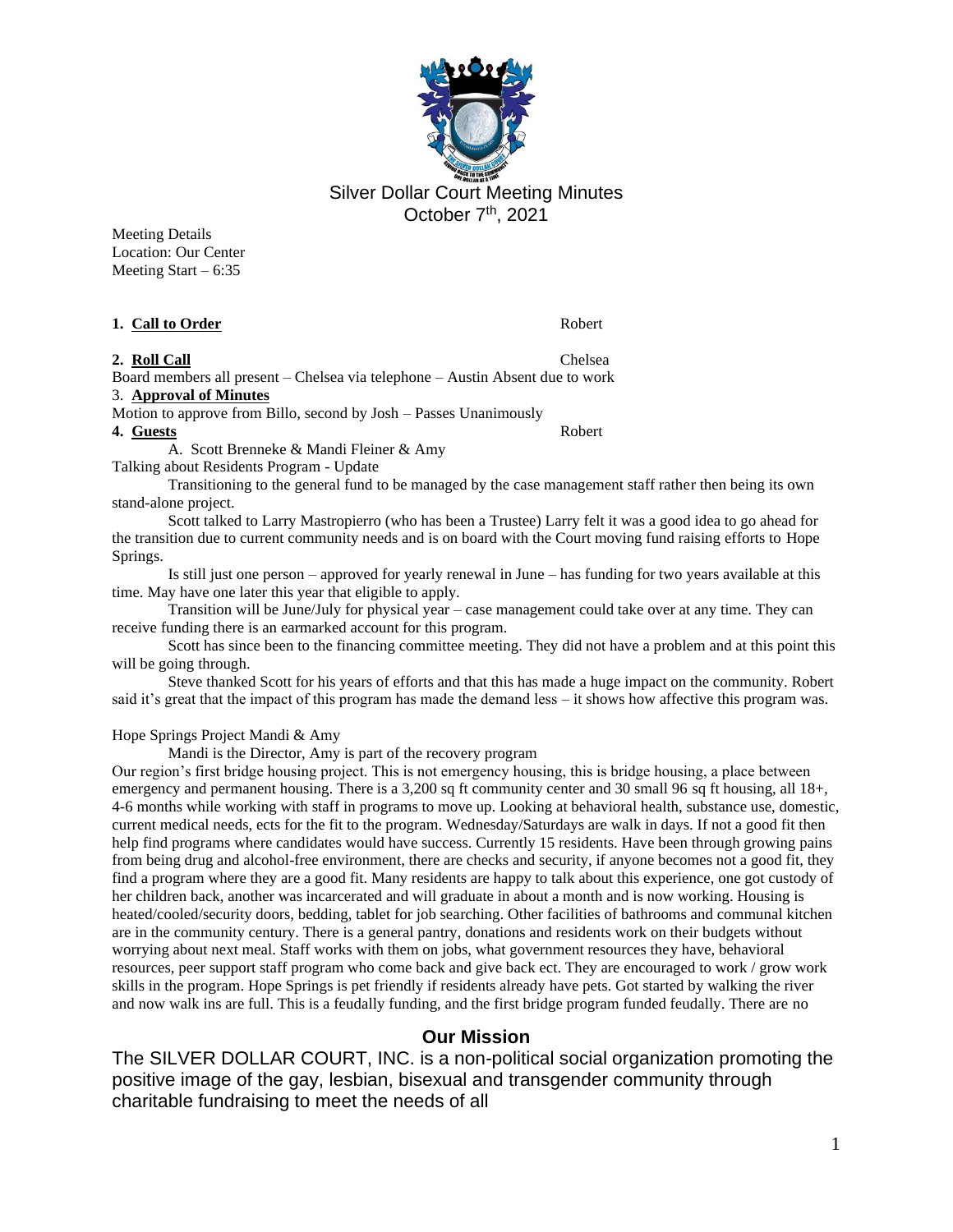

current plans to expand. That is subject to change. The City of Sparks is interested in a program like this as well. Biggest obstacle is finding qualified staffing for Mental, Behavioral, Medical and Dental programs in place. They help with transportation with a vehicle they own, bus passes, a bike program, no one is having to walk 4<sup>th</sup> street. For the Court to run fundraiser events, we can donate to the specific Hope Springs General Fund (Separate from HOPES) or to a specific aspect of the program. They are funded over a year, and 600,000 for year two on a budget of 1 million a year. They want us to know they are not going anywhere and are looking to be funded for serval years moving forward. Residents are required to be vaccinated. They are on track to be full by the end of the 2021 year. Robert asked if we had a fundraiser, would members of the board come to explain the program at the event. Robert asked how confidential, and that is up to the residents how much they want to share and if someone was interested, they may also come to the event, give a statement we can have at an event ect..

#### **5. Secretary's Report** Chelsea See 3.

**6. Mail** Chelsea Reviewed Mail

Unanimously

#### **7. Treasurer's Report** Steve

A. Treasurer's Report

Motion by Chelsea to move the \$200 from Sound to Board Fund – Josh Second – Passes

Shows at Splash are not Court events – it is a Splash event – need to clarify with Austin B. Bills to be paid

Website / Hosting will be due  $10/22/2021 -$  We need and invoice to approve – Chelsea will call for this – Executive committee will approve

### **8. Correspondence**

See 6.

### **9. Committees**

| A. Executive                                                                           | Robert, Billo, Steve, Chelsea |
|----------------------------------------------------------------------------------------|-------------------------------|
| 1. Portland – Executive committee approved the extra \$15 that was missed last meeting |                               |
| B. Finance                                                                             | Billo, Steve, Josh, Robert    |
| No Meeting                                                                             |                               |
| C. By-Laws                                                                             | Chelsea, Robert, Steve, Josh  |
| No Meeting                                                                             |                               |
| D. Grievance                                                                           | Billo, Chelsea, Steve, Josh   |
| No Meeting                                                                             |                               |
| E. Sound                                                                               | Billo, Chelsea                |
| No Meeting                                                                             |                               |
| G. Webmaster                                                                           | Chelsea, Josh, Billo          |
| No Meeting                                                                             |                               |
|                                                                                        |                               |

# **Our Mission**

The SILVER DOLLAR COURT, INC. is a non-political social organization promoting the positive image of the gay, lesbian, bisexual and transgender community through charitable fundraising to meet the needs of all

2